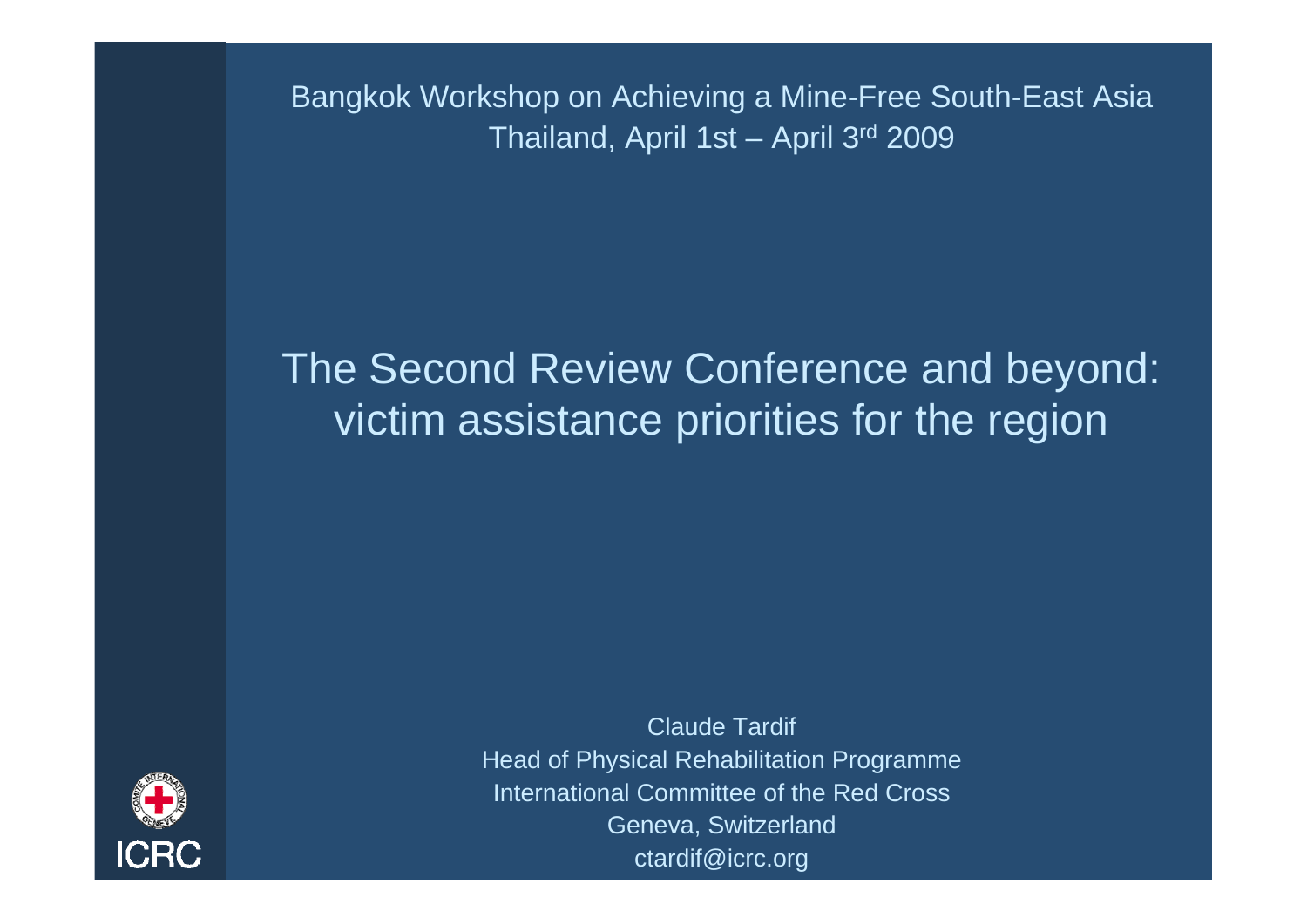## Six areas of priorities

- ▶ Understanding the real situation
- ▶ Developing Victim Assistance programme
- ▶ Implementing Victim Assistance programme
- **Monitoring and reporting**
- ▶ Developing synergies between legal instruments
- **Developing national capacities**

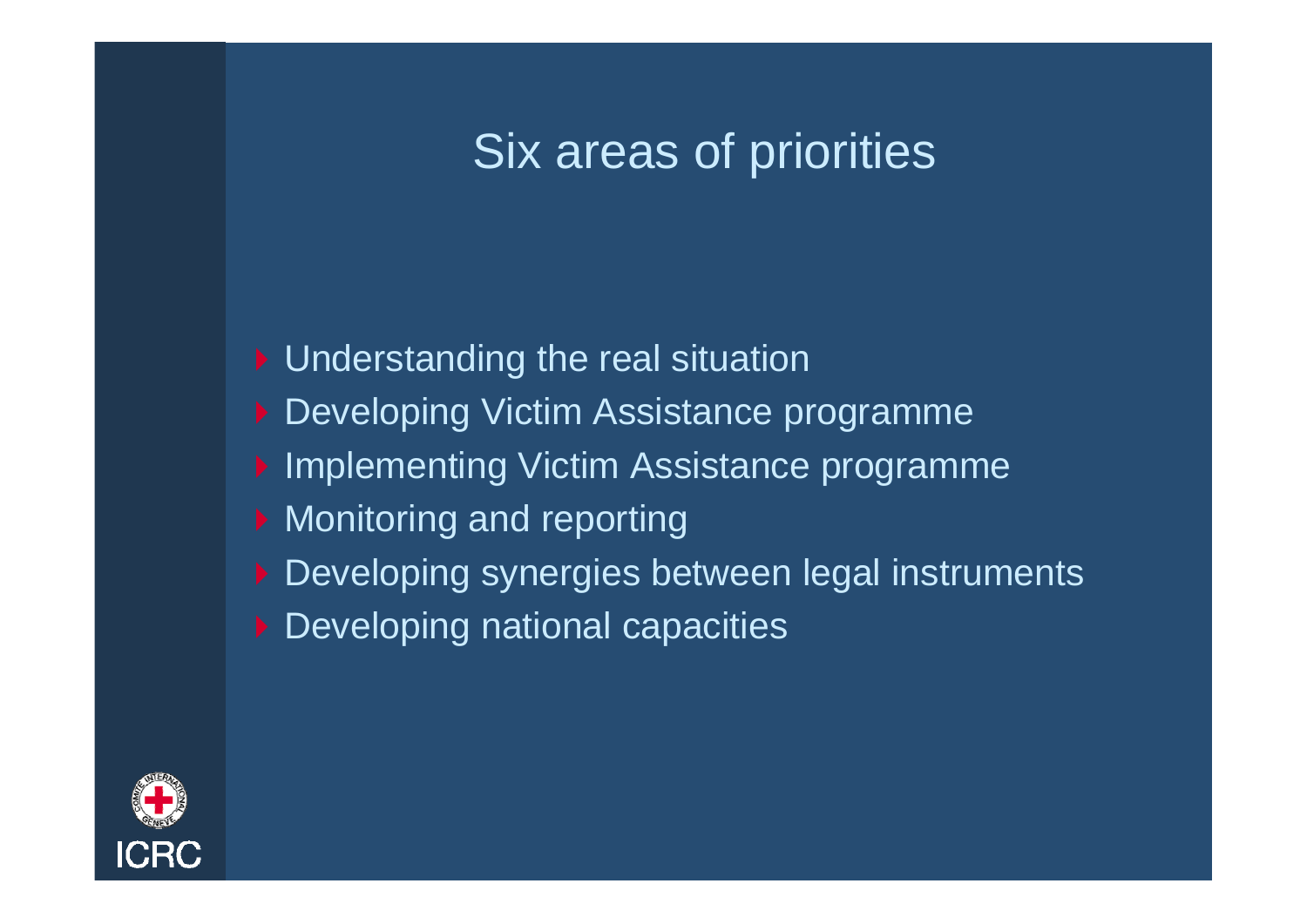## Understanding the real situation (1)

▶ Understanding the real situation within the country in regards to:

 $\rightarrow$  The demand:

**Heta** How many persons with disabilities, including survivors, should have access to services

 $\rightarrow$  The offer:

**WHATE SERVICES ARE AVAILABLE AND WHATE** 

 $\rightarrow$  The results:

**hidrow** many persons do have access to services

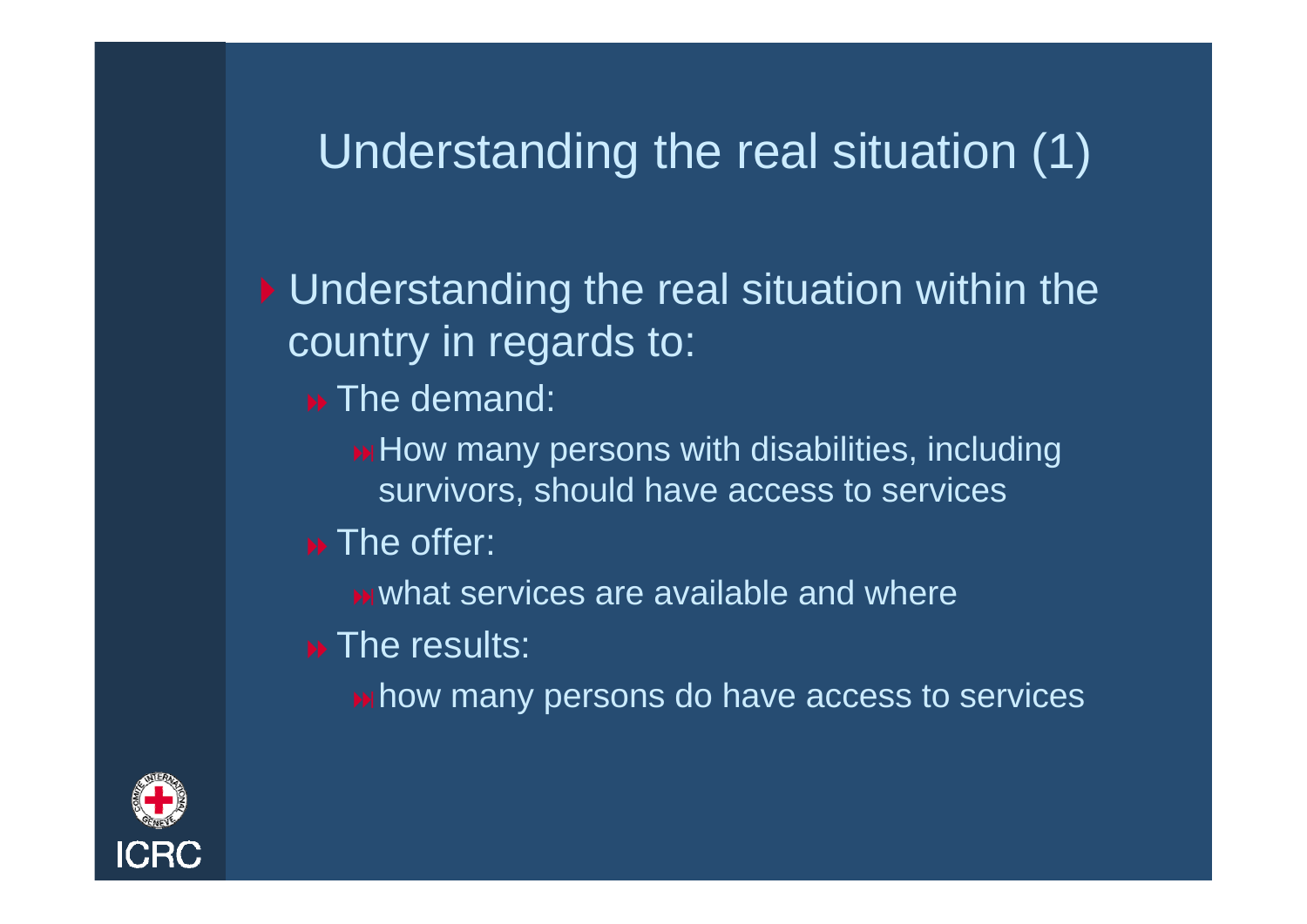## Understanding the real situation (2)

- ▶ Understanding the real situation within the country in regards to:
	- **De** The capacities:
		- **EXED WHATE IS the national capacities in provision of services**
	- $\rightarrow$  The difficulties:
		- **EXED WHAT Areally in What are the difficulties faced by persons with disabilities,** including survivors, to have access to services
		- **EXED WHAT Areas in EXEDER** in the difficulties faced by service providers in providing services

▶ Without a deep understanding of the situation, difficult to develop and implement appropriate programmes and, difficult to monitor and report the progress

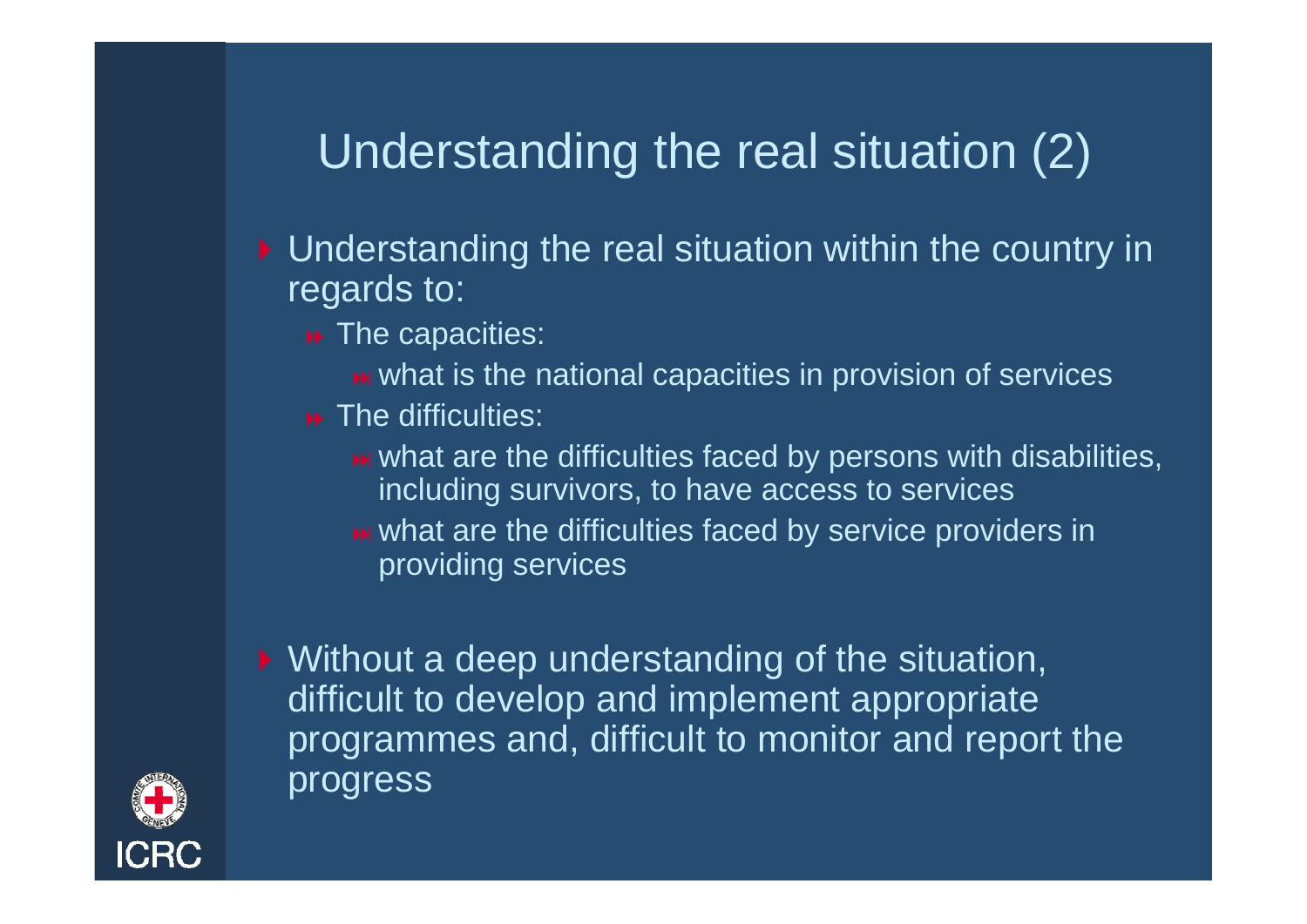# Developing Victim Assistance programme (1)

#### ▶ To review their actual set of SMART objectives

■ States must go through the exercise of assessing and evaluating the actual situation within their country. Without this exercise, SMART victim assistance objectives cannot be developed.

#### ▶ To develop a action plan to implement the objectives **EXTERN** The development of new objectives and a national action plan for their implementation, should be based on the analysis of the current situation in 2009

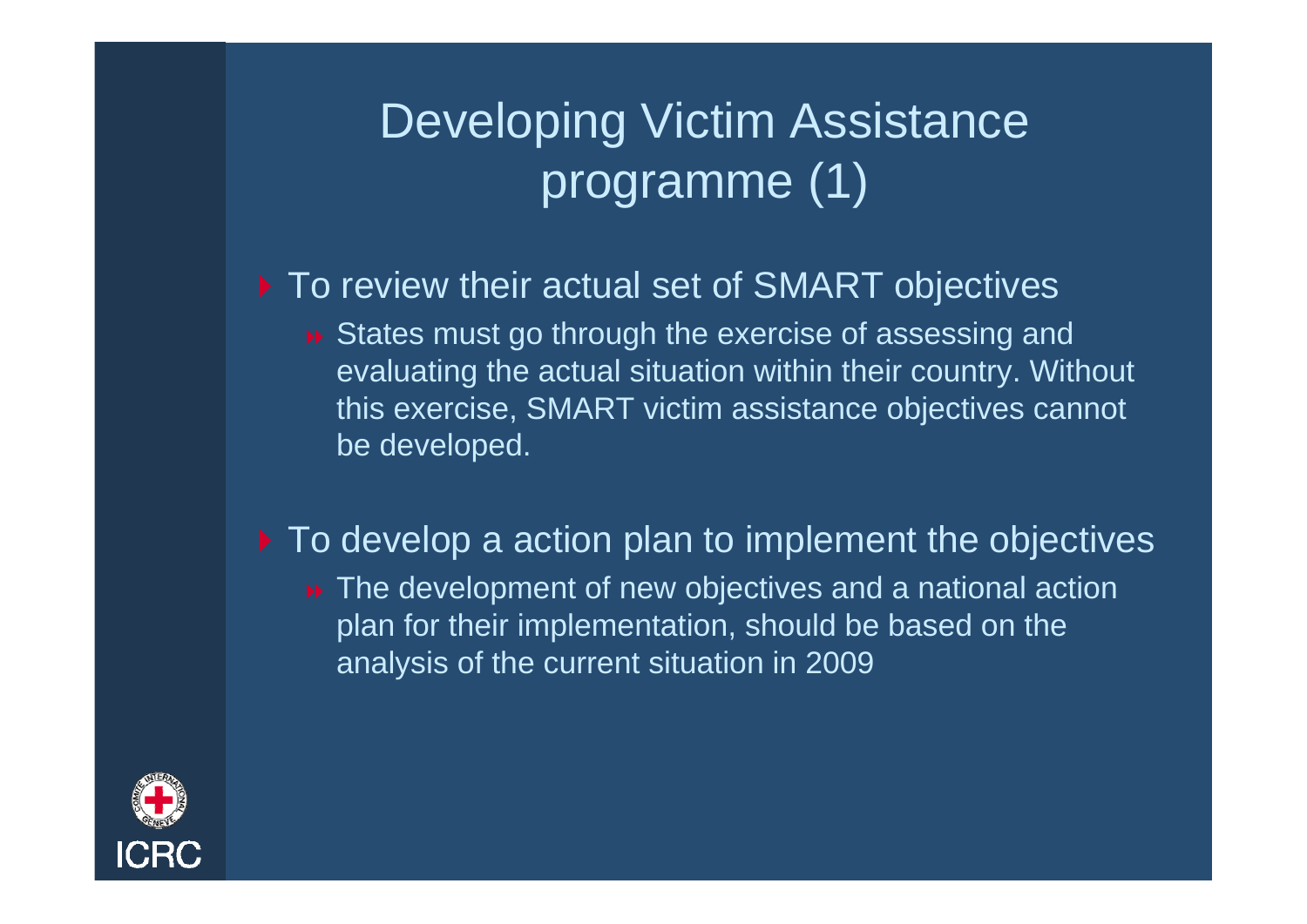# Developing Victim Assistance programme (2)

- ▶ To ensure that Victim Assistance for survivors is integrated into a national plan aiming at improving the services provided to persons with disabilities
- ▶ While States must ensure that all VA areas are developed, it is important that States see the overall aim of VA : an improvement in the quality of daily life of mine survivors and other persons with disabilities.
- The six areas constitute different aspects of **a process**, which together will ensure that victims are fully included in society.

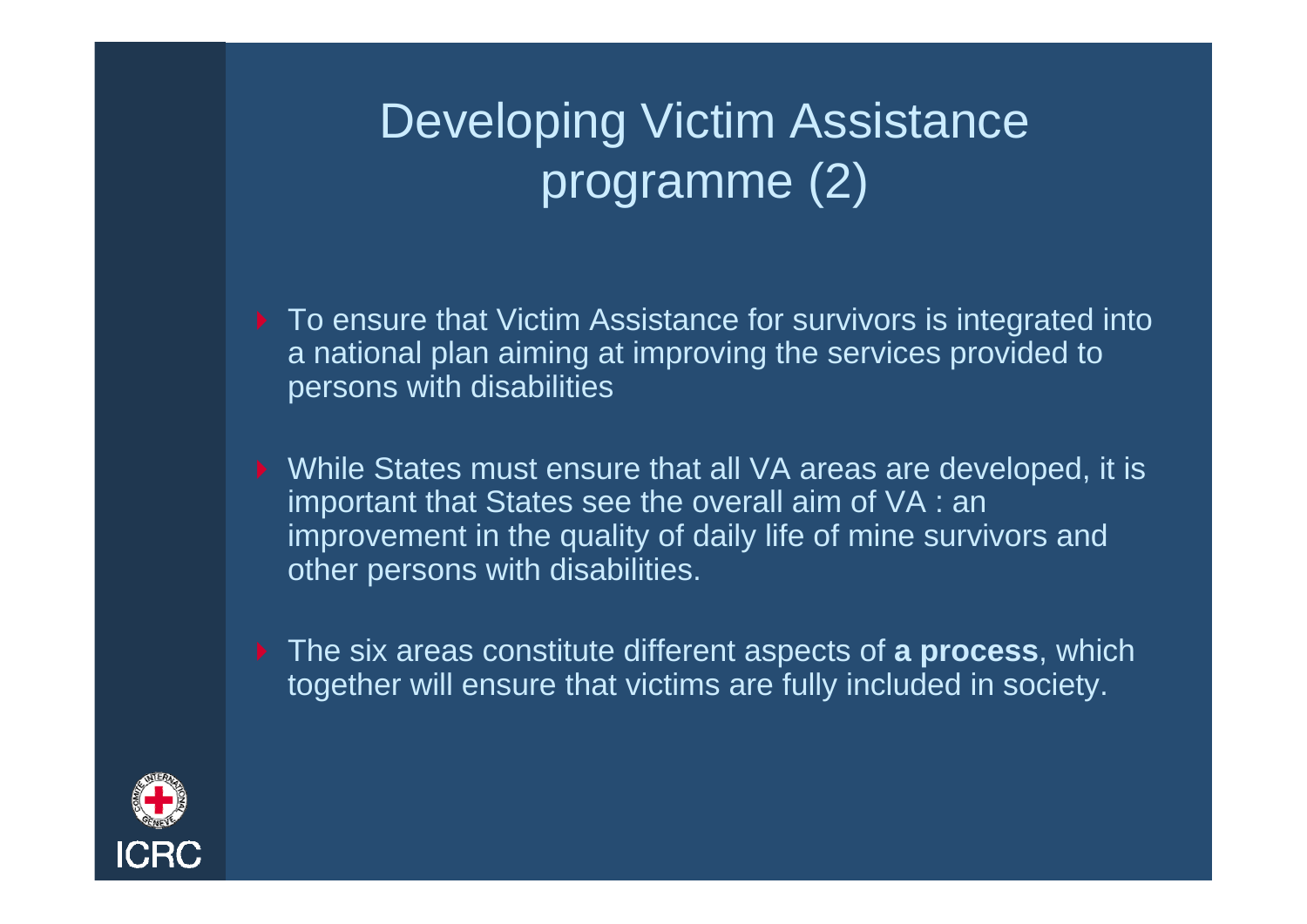# Implementing Victim Assistance programme (1)

 $\triangleright$  To ensure that services are accessible to survivors

▶ To ensure that the services are appropriate quantity, quality, professionalism, etc

 $\blacktriangleright$  To ensure that any services or activities developed are done in such a way that they will remain available as long as the victim will need them **B** Technical, managerial and financial sustainability

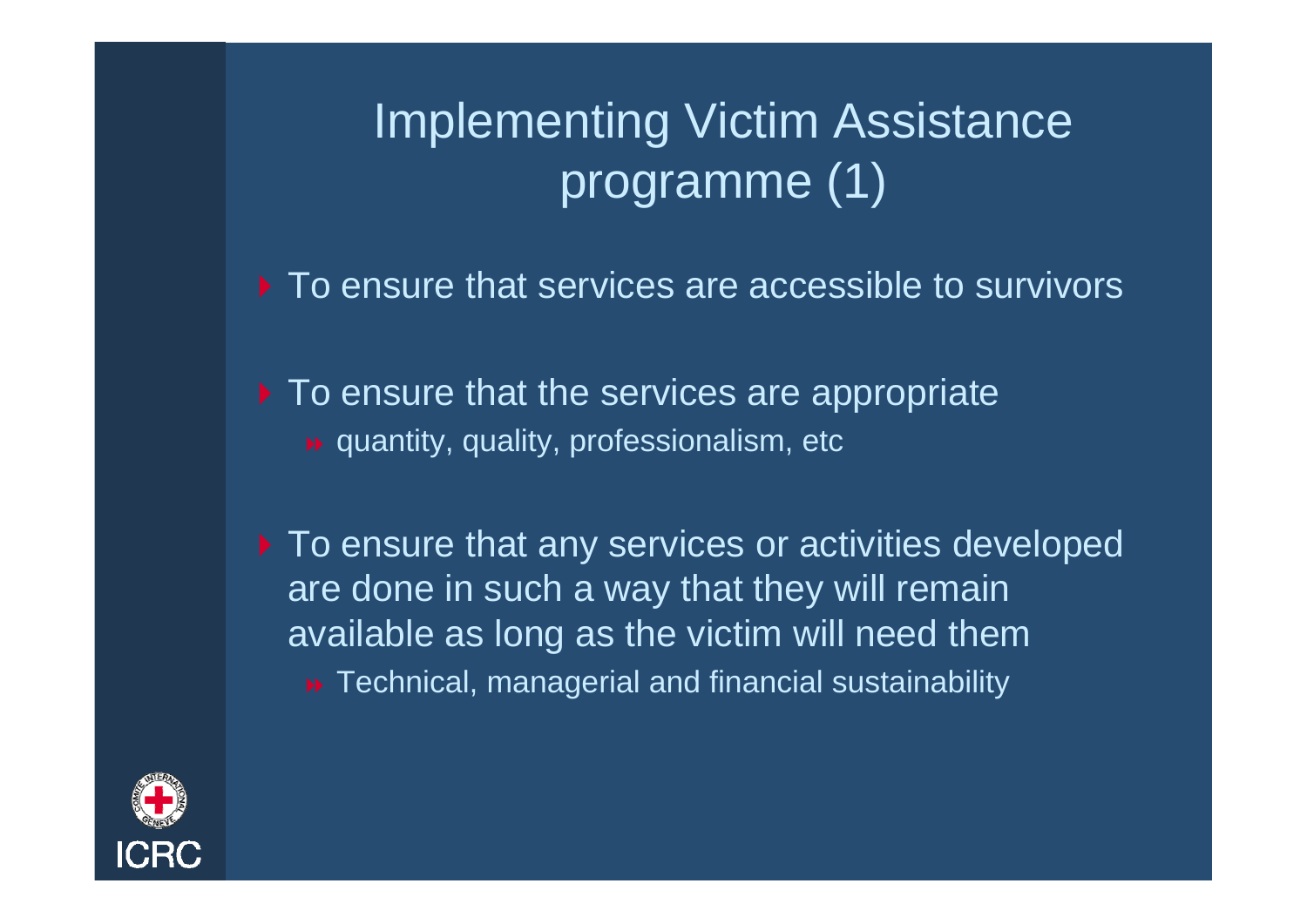## Implementing Victim Assistance programme (2)

▶ To ensure that victims are supported and guided through each phase of the process

To enhance efforts at the national level to engage all relevant actors and set priorities for implementation, adapted to the specific national context

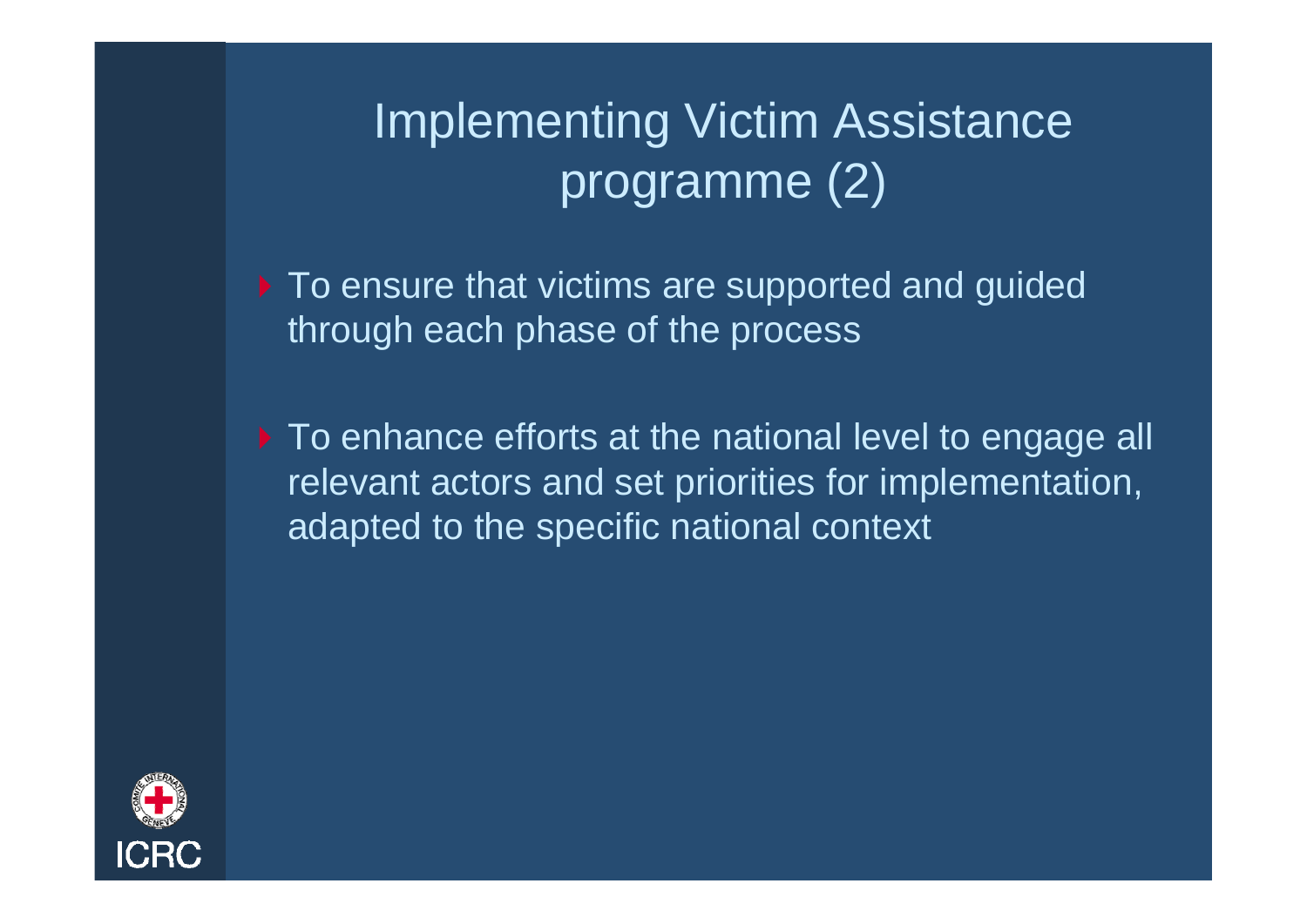## Monitoring and reporting

- ▶ Victim assistance has traditionally been the most difficult pillar of the Convention to monitor and measure because is not carried out by a distinct field of professional activity like other pillars of mine action
- States must monitor the implementation of their plans of action and should report on the implementation
- States must also monitor and report on the real impacts for persons with disabilities including survivors.

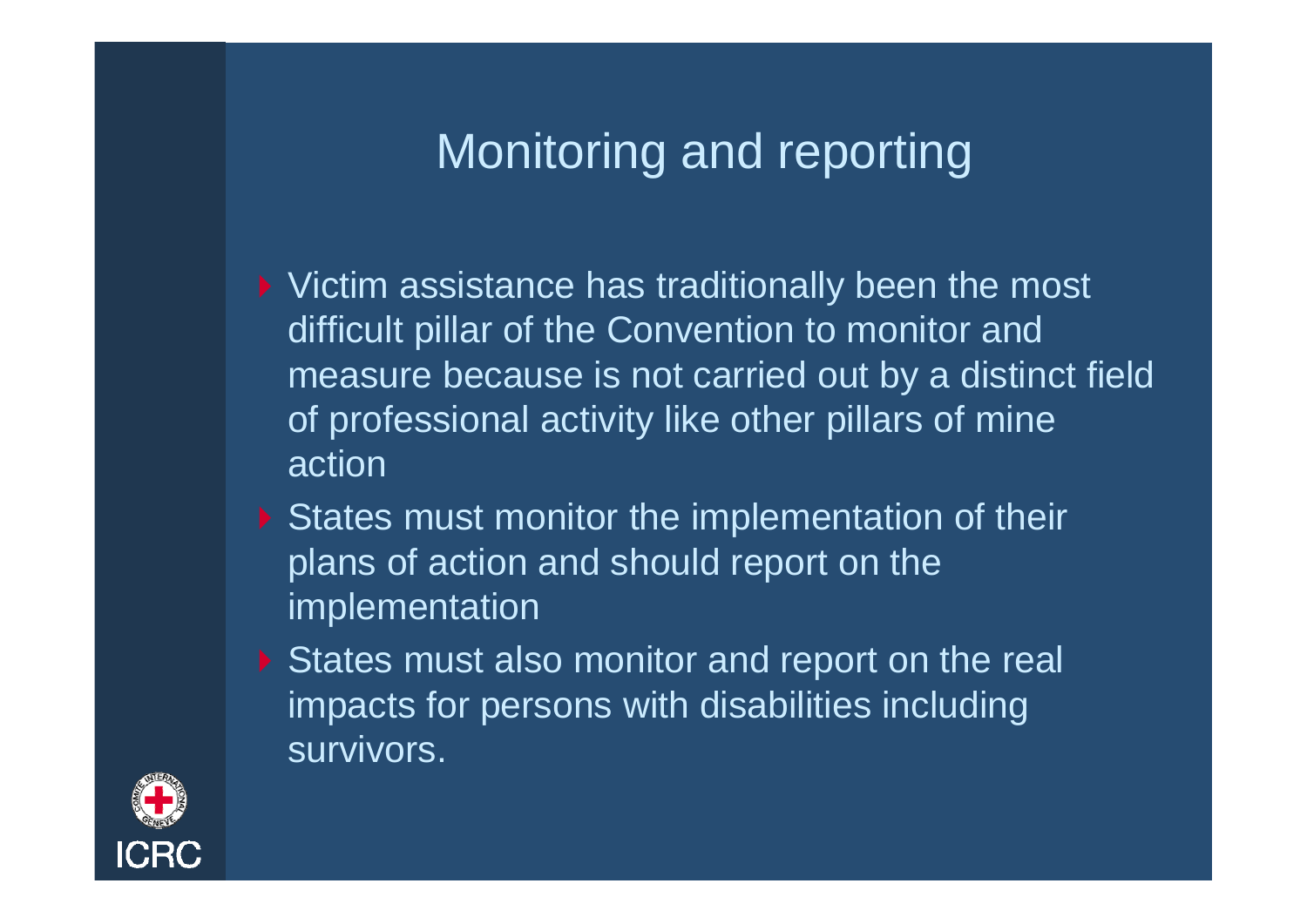## Developing synergies between legal instruments

- ▶ The Mine Ban Convention has inspired subsequent initiatives to provide victim assistance to other survivors of other explosive munitions – the CCW Protocol and the Convention on Cluster Munitions
- **Implementation of the Victim Assistance within the** framework of the Mine Ban Convention can no longer be considered in isolation
- ▶ Synergies between the three legal instruments must be utilized and duplication of efforts avoided

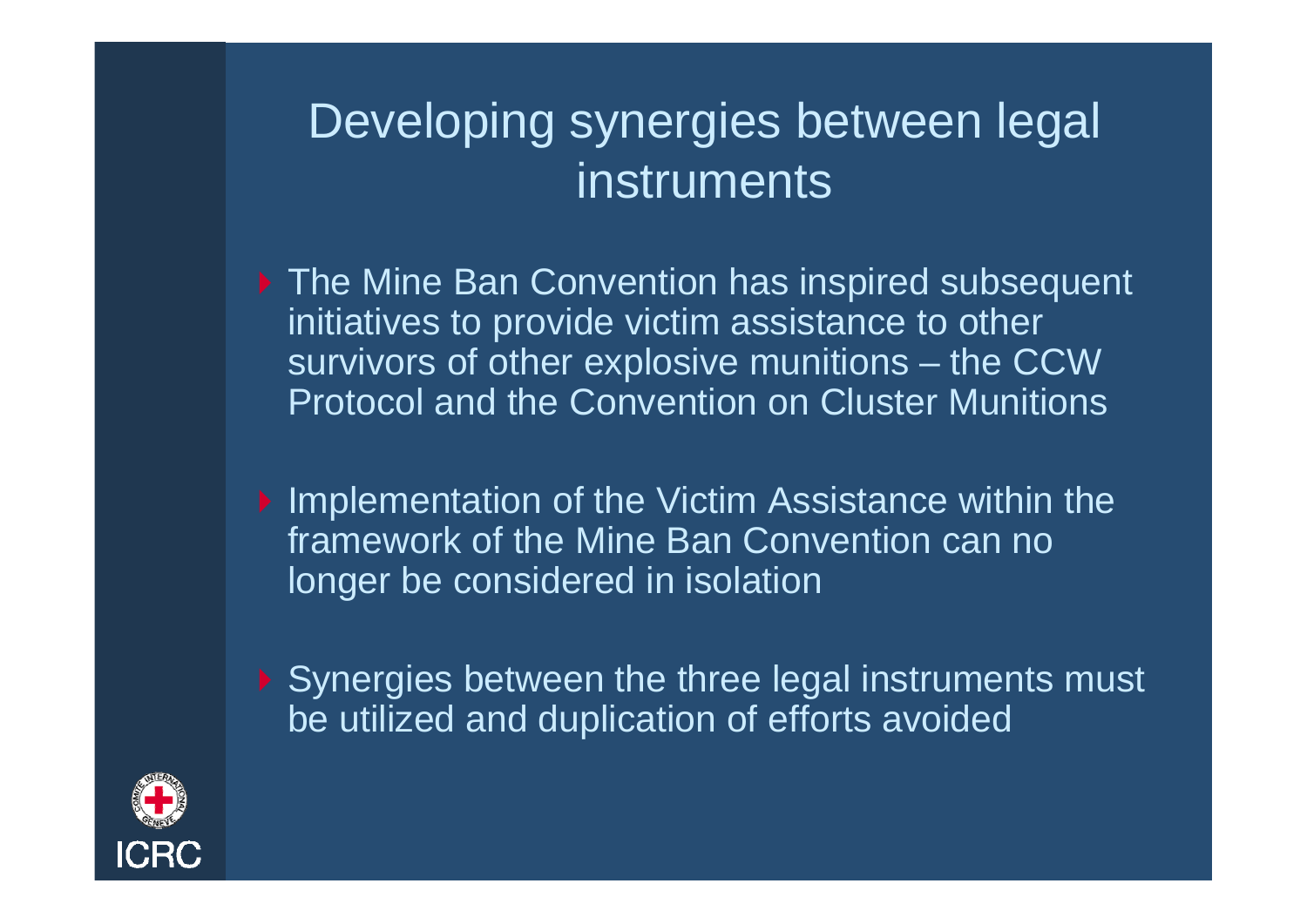#### Developing national capacities

- ▶ Victim Assistance programmes cannot be appropriate and sustainable if national capacities are not developed and/or strengthened
- ▶ While supporting organizations (IOs and NGOs) can support the national authorities, the development, implementation and management of Victim Assistance remain the responsibility of State
- ▶ National capacities have to be developed and/or strengthened at both institutional level and at service provision level